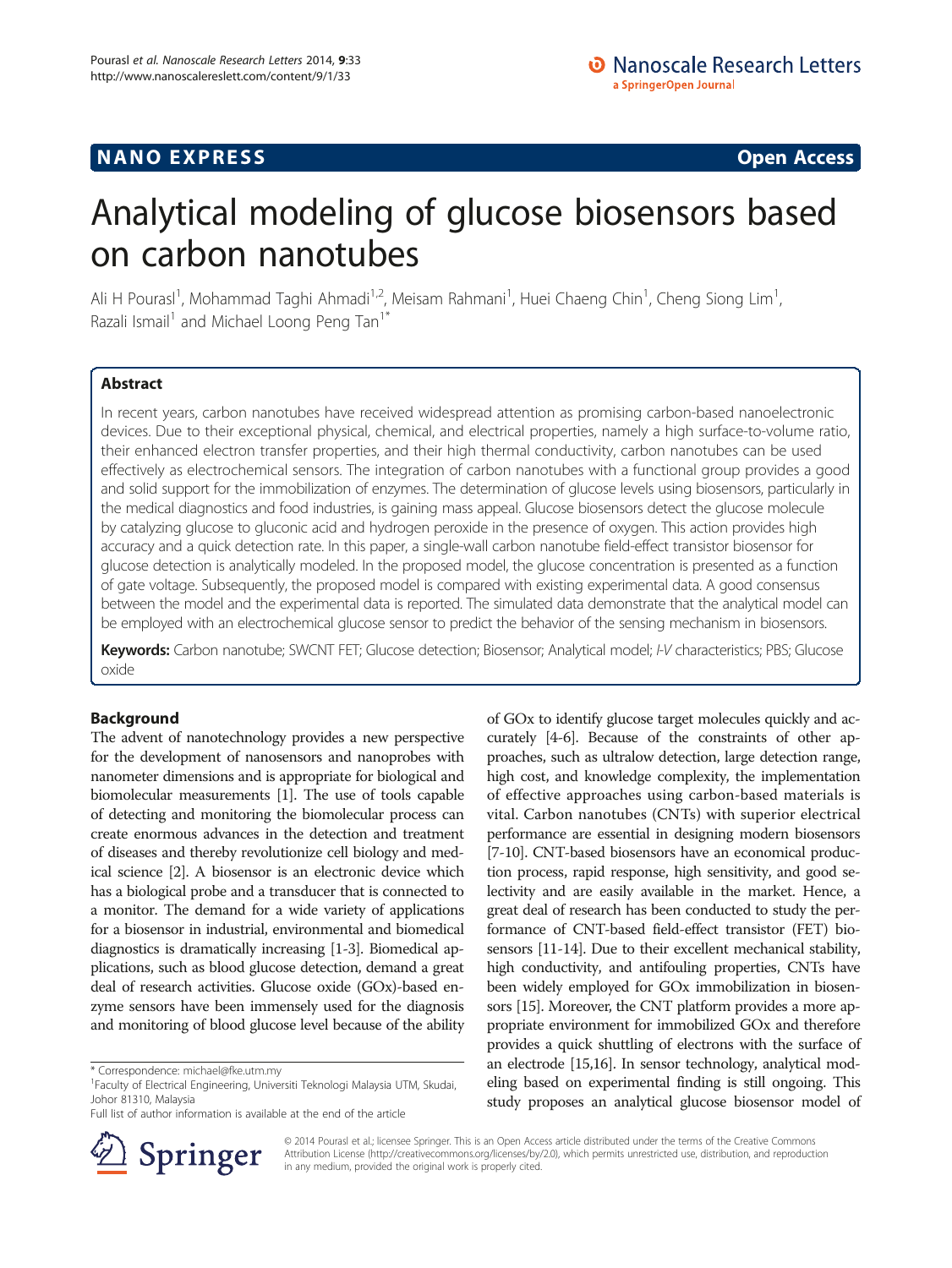<span id="page-1-0"></span>single-wall carbon nanotube field-effect transistor (SWCNT FET) to predict the drain current versus drain voltage  $(I-V)$ performance. For the first time, the effects of glucose adsorption on CNT electrical properties, namely gate voltage, are studied and formulated versus a wide range of glucose concentration.

## **Methods**

## Sensing mechanism

In this section, the methods of immobilization will be described to explain the sensing mechanism of a biosensor. Immobilization is a process to integrate a biocatalyst with a matrix that it is not soluble in aqueous media. A wide variety of approaches can be applied for the immobilization of enzymes or cells on a variety of natural and synthetic supports. Both of the immobilization approach and support are dependent on the type of enzyme and substrate [\[17,18](#page-6-0)]. Enzymes are very instable and sensitive to their environment [\[19\]](#page-6-0). When no special precaution is required, some common approaches, such as deactivation on an adsorption and chemical or thermal inactivation, are adopted

[[19,20\]](#page-6-0). The important techniques that maintain the enzyme activity of immobilization are encapsulation, covalent immobilization, and site-specific mutagenesis [\[15,21](#page-6-0)]. Ultimately, the application of the new materials will generally affect the quality of the sensing mechanism. Because of the high surface area-to-volume ratio, CNTs demonstrate good device performance [\[22\]](#page-6-0) when they are used as a semiconducting channel in biosensors [\[23\]](#page-6-0). The CNT application on glucose detection has been experimentally reported in [[24](#page-6-0)] where GOx is utilized as an enzyme. The fabrication process of the SWCNT-based (1 to 2 nm in diameter, 50 μm in length) [[25,26\]](#page-6-0) electrochemical glucose biosensors using GOx [[24\]](#page-6-0) is depicted in Figure 1a,b. Polyelectrolytes, such as poly(diallyldimethylammonium chloride) (PDDA) and polystyrenesulfonate (PSS) are implemented [[24](#page-6-0)]. Figure 1a shows the assembly of PDDA/SWCNT on polyethylene terephthalate (PET) polyester flexible substrate, and GOx biomolecular assembly is depicted in Figure 1b.

To produce stable negative charges, GOx is dissolved into a phosphate-buffered saline (PBS) with a concentration of

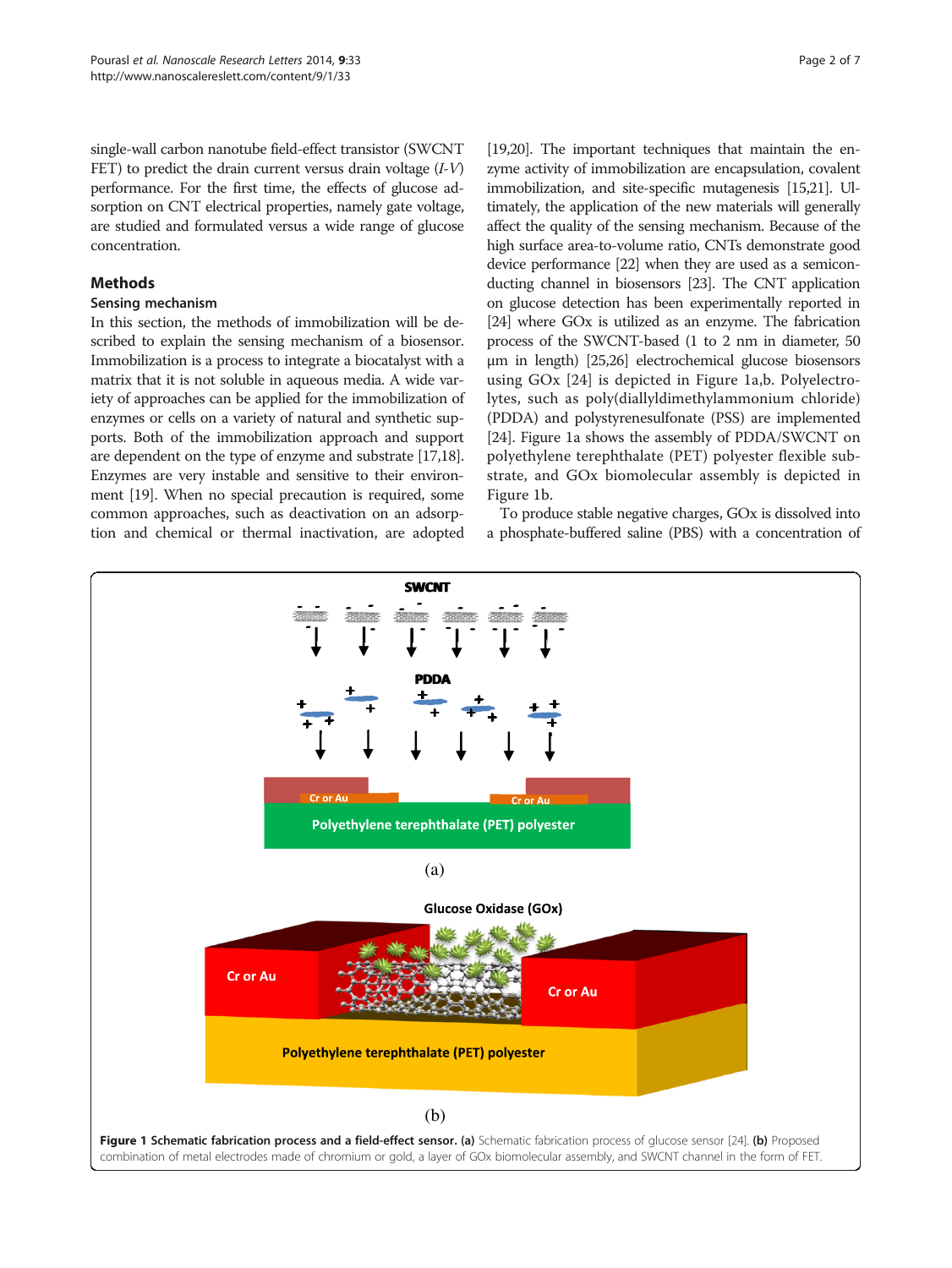1 mg/mL. Phosphate monobasic ( $NaH_2PO_4$ ) and dibasic  $(Na_2HPO_4)$  are employed as a standard pH buffer solution. The standard D-glucose solutions have been used in the glucose concentration test, and the results are shown in terms of drain current versus drain voltage (I-V) characteristics [[24\]](#page-6-0).

#### Proposed model

Figure [1b](#page-1-0) shows the structure of the SWCNT FET with PET polyester as a back gate and chromium (Cr) or aurum (Au) as the source and drain, respectively. A SWCNT is employed as a channel to connect the source and drain. According to the proposed structure, two main modeling approaches in the carbon nanotube fieldeffect transistor (CNTFET) analytical modeling can be utilized. The first approach is derived from the chargebased framework, and the second modeling approach is a noncharge-based analytical model using the surfacepotential-based analysis method. The charge-based carrier velocity model is implemented in this work. The drift velocity of carrier in the presence of an applied electric field [[27\]](#page-6-0) is given as

$$
\nu_D = \frac{\mu E}{1 + \frac{E}{E_c}}\tag{1}
$$

where  $\mu$  is the mobility of the carriers, E is the electric field, and  $E_c$  is the critical electric field under high applied bias. From Equation 1, the drain current as a function of gate voltage  $(V_G)$  and drain voltage  $(V_D)$  is obtained as

$$
I_{\rm D} = \beta \frac{\left[2V_{\rm GT}V_{\rm D} - V_{\rm D}^2\right]}{1 + \frac{V_{\rm D}}{V_{\rm c}}} \tag{2}
$$

where  $\beta = \mu C_G/(2L)$ ,  $V_{GT} = V_G - V_T$ , and critical applied voltage as  $V_c = (v_{sat}/\mu)L$ , where  $v_{sat}$  is the saturation velocity,  $V_{\text{G}}$  is the gate to source voltage,  $V_{\text{T}}$  is the threshold voltage [[28](#page-6-0)],  $C_G$  is the gate capacitance per unit length, and  $L$  is the effective channel length [\[29\]](#page-6-0). The unknown nature of the quantum emission is not considered in this calculation. Based on the geometry of CNTFET that is proposed in Figure [1b](#page-1-0), the gate capacitance  $(C_G)$  can be defined as

$$
C_{\rm G} = \frac{C_{\rm E} C_{\rm Q}}{C_{\rm E} + C_{\rm Q}}\tag{3}
$$

where  $C_{\rm E}$  and  $C_{\rm Q}$  are the electrostatic gate coupling capacitance of the gate oxide and the quantum capacitance of the gated SWCNT, respectively [[30](#page-6-0)-[33\]](#page-6-0). Figure 2 shows the I-V characteristics of a bare SWCNT FET for different gate voltages without any PBS and glucose concentration that is based on Equation 2.

The electrostatic gate coupling capacitance  $C_E$  for Figure [1b](#page-1-0) is given as

$$
C_{\rm E} = \frac{2\pi\epsilon}{\ln(4H_{\rm PET}/d)}L\tag{4}
$$

where  $H<sub>PET</sub>$  is the PET polyester thickness,  $d$  is the diameter of CNT and  $\varepsilon = 3.3\varepsilon_0$  is the dielectric permittivity of PET. The existence of the quantum capacitance is due to the displacement of the electron wave function at the CNT insulator interface.  $C_{\text{O}}$  relates to the electron Fermi velocity ( $v_F$ ) in the form of  $C_Q = 2e/v_F$  where  $v_F \approx 10^6$  m/s [[34](#page-6-0)]. Numerically, the quantum capacitance is  $76.5$  aF/ $\mu$ m and shows that both the electrostatic and quantum capacitances have a high impact on CNT characteristics [\[35,36](#page-6-0)].

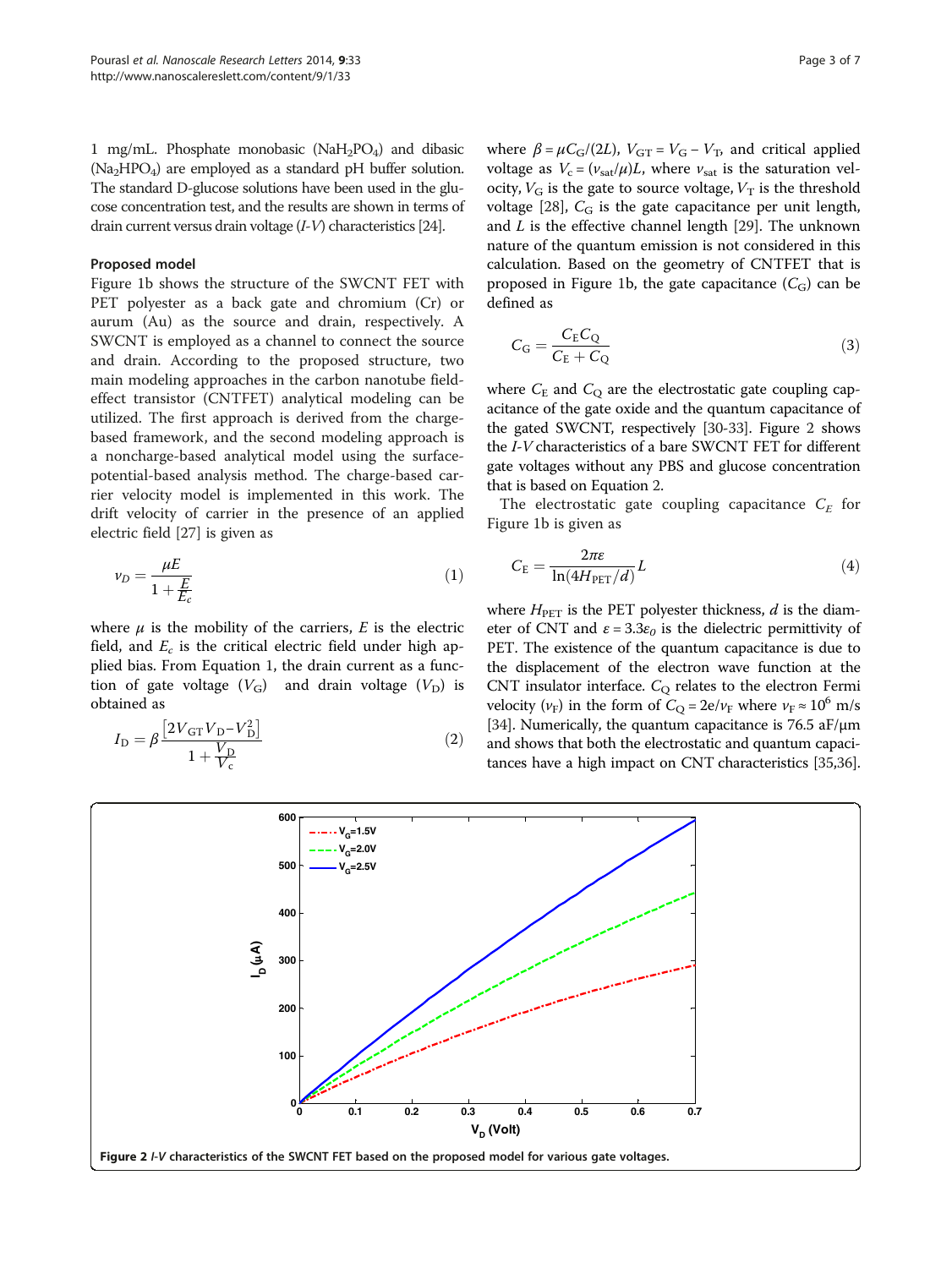At saturation velocity, the electric field is very severe at the early stage of current saturation at the drain end of the channel.

In this research, the effect of glucose concentration  $(F_g)$ on the I-V characteristics of the CNTFET is studied. First, PBS should be added to the solution so that glucose is detectable and the change in I-V can be observed. The I-V change is due to the carrier concentration gradient of the injected carriers from the PBS to the channel and vice versa. The channel carrier concentration can be modeled in the function of gate voltage variations as

$$
V_{\text{GS1}(\text{with } \text{PBS})} = V_{\text{GS}(\text{without } \text{PBS})} + V_{\text{PBS}} \tag{5}
$$

where  $V_{GS1(with PBS)}$  is the gate voltage in the presence of PBS,  $V_{\text{PBS}}$  is the voltage due to the interaction of PBS with CNT in the solution, and  $V_{GS(without PBS)}$  indicates the gate voltage in a bare channel. The effect of PBS in the I-V characteristics is modeled as

$$
I_{\rm D} = \frac{\left[2\left(V_{\rm GS(without PBS)} + V_{\rm PBS} - V_{\rm T}\right)V_{\rm D} - V_{\rm D}^2\right]}{1 + \frac{V_{\rm D}}{V_{\rm c}}}.\tag{6}
$$

Before glucose and PBS is added,  $V_{GS(without PBS)}$  is set to be 1.5 V. The  $V_{\rm PBS}$  is found to 0.6 V when the PBS concentration,  $F_{\text{PBS}} = 1$  mg/mL, is added into the solution. Using Equations 5 and 6, the presented model provides a good consensus between the model and the experimental data as shown in Figure 3.

In the glucose sensing mechanism reported in [\[24\]](#page-6-0), β-Dglucose oxidizes to D-glucono-δ-lactone and hydrogen peroxide  $(H_2O_2)$  as a result of the catalyst reaction of GOx. The hydrolyzation of D-glucose-δ-lactone and the electrooxidation of  $H_2O_2$  under an applied gate voltage

produce two hydrogen ions and two electrons which contribute to the additional carrier concentration in the SWCNT channel. On the whole, the glucose sensing mechanism can be summarized as follows:

$$
\beta-D-glucose + O_2 \text{ with GOx enzyme} \rightarrow D-glucono-\delta-lactone + H_2O_2
$$
\n(7)

D‐glucono‐δ‐lactone + H<sub>2</sub>O → D‐gluconate<sup>–</sup> + H<sup>+</sup>

$$
(8)
$$

$$
H_2O_2 \rightarrow O_2 + 2H^+ + 2e \tag{9}
$$

The variation of the proximal ionic deposition and the direct electron transfer to the electrode surface modify the electrical conductance of the SWCNT. The direct electron transfer leads to a variation of the drain current in the SWCNT FET. Therefore, Equation 10 that incorporates the gate voltage change due to the additional electrons from the glucose interaction with PBS is given as

$$
V_{\rm GS2 (with\ PBS\ and\ glucose\ detection)} = V_{\rm GS (without\ PBS)}\\ + V_{\rm PBS} + V_{\rm Glucose} \eqno{(10)}
$$

By incorporating Equation 10, Equation 6 then becomes

$$
I_{\rm D} = \frac{\left[2\left(V_{\rm GS(without PBS)} + V_{\rm PBS} + V_{\rm Glucose} - V_{\rm T}\right)V_{\rm D} - V_{\rm D}^2\right]}{1 + \frac{V_{\rm D}}{V_{\rm c}}}.
$$
\n(11)

VGlucose is the glucose-based controlling parameters that highlight the effects of glucose concentration against gate voltages. In the proposed model, Equation [12](#page-4-0)

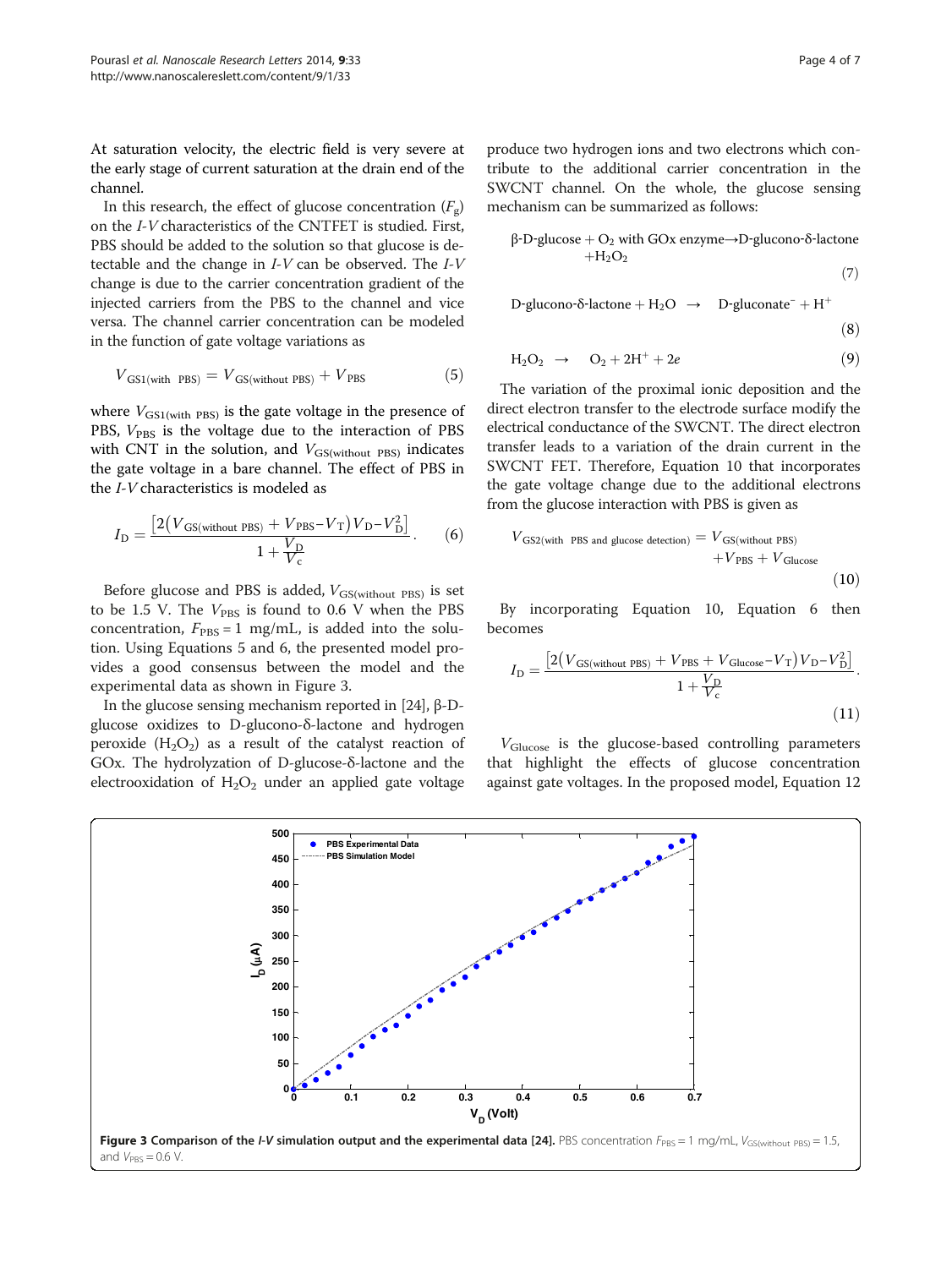<span id="page-4-0"></span>

is obtained by analyzing the rise  $I_D$  with gate voltages versus glucose concentration. Based on the iteration method demonstrated in [[37\]](#page-6-0), the concentration control parameter as a function of glucose concentration in a piecewise exponential model is expressed as

$$
V_{\text{Glucose}}(F_{\text{g}}) = \begin{cases} 0 \text{ V} & \text{if } F_{\text{g}} = 0 \text{ mM} \\ 1.42 \text{ V} - \exp(-0.1 \times F_{\text{g}}) & \text{if } F_{\text{g}} > 0 \text{ mM} \end{cases}
$$
(12)

In other words, the I-V characteristics of the biosensor can also be controlled by changing the glucose concentration. To evaluate the proposed model, the drain voltage is varied from 0 to 0.7 V, which is similar to the measurement work, and  $F_g$  is changed in the range of 2 to 50 mM [\[24\]](#page-6-0).

#### Results and discussion

## Glucose sensing and accuracy of sensor model

By increasing the glucose concentration in multiple steps from 2 to 50 mM, a fairly good consensus between our simulation model and experimental data particularly in the linear region is illustrated in Figure 4. The results show the accuracy of our predictive model against the measurement data of the glucose biosensor for various glucose concentrations up to 50 mM. It is observed that the current in the CNTFET increases exponentially with glucose concentration.

From Figure 4, the glucose sensor model shows a sensitivity of 18.75 A/mM on a linear range of 2 to 10 mM at  $V_D = 0.7$  V. The high sensitivity is due to the additional electron per glucose molecule from the oxidation of  $H_2O_2$ , and the high quality of polymer substrate that are able to sustain immobilized GOx [[24](#page-6-0)]. It is shown

that by increasing the concentration of glucose, the current in CNTFET increases. It is also evident that gate voltage increases with higher glucose concentrations. Table 1 shows the relative difference in drain current values in terms of the average root mean square (RMS) errors (absolute and normalized) between the simulated and measured data when the glucose is varied from 2 to 50 mM. The normalized RMS errors are given by the absolute RMS divided by the mean of actual data. It also revealed that the corresponding average RMS errors do not exceed 13%. The discrepancy between simulation and experimental data is due to the onset of saturation effects of the drain current at higher gate voltages and glucose concentration where enzyme reactions are limited.

#### Conclusions

The CNTs as carbon allotropes illustrate the amazing mechanical, chemical, and electrical properties that are preferable for use in biosensors. In this paper, the analytical

Table 1 Average RMS errors (absolute and normalized) in drain current comparison to the simulated and measured data for various glucose concentration

| Glucose (mM)   |       | Absolute RMS errors Normalized RMS errors (%) |
|----------------|-------|-----------------------------------------------|
| 0 (with PBS)   | 19.24 | 5.66                                          |
| $\overline{2}$ | 57.55 | 12.22                                         |
| $\overline{4}$ | 49.05 | 9.75                                          |
| 6              | 59.47 | 11.23                                         |
| 8              | 53.99 | 9.80                                          |
| 10             | 55.60 | 9.53                                          |
| 20             | 69.18 | 11.17                                         |
| 50             | 75.07 | 11.60                                         |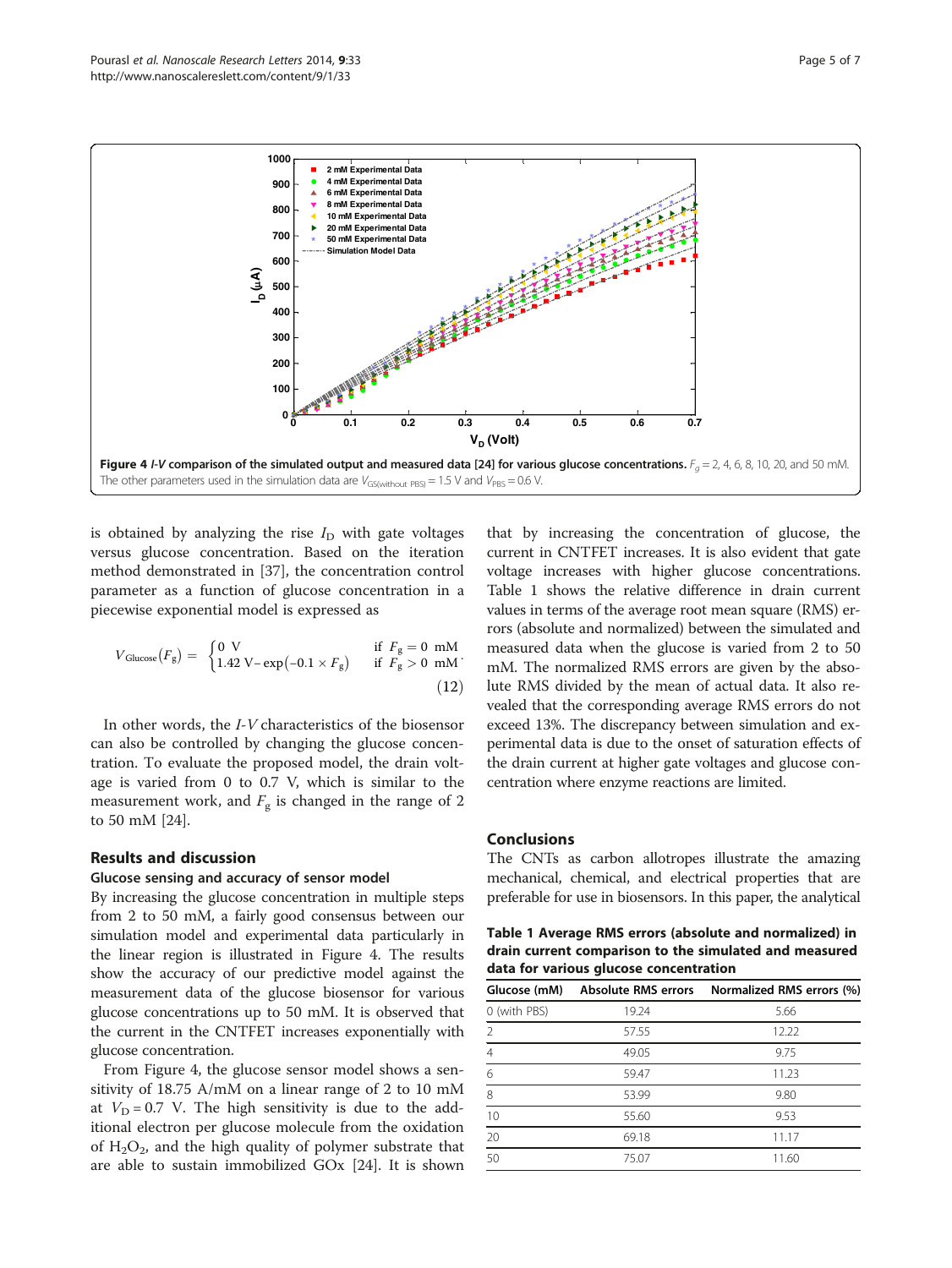<span id="page-5-0"></span>modeling of SWCNT FET-based biosensors for glucose detection is performed to predict sensor performance. To validate the proposed model, a comparative study between the model and the experimental data is prepared, and good consensus is observed. The current of the biosensor is a function of glucose concentration and therefore can be utilized for a wide process variation such as length and diameter of nanotube, capacitance of PET polymer, and PBS voltage. The glucose sensing parameters with gate voltages are also defined in exponential piecewise function. Based on a good consensus between the analytical model and the measured data, the predictive model can provide a fairly accurate simulation based on the change in glucose concentration.

#### Competing interests

The authors declare that they have no competing interests.

#### Authors' contributions

AHP designed and performed the device modeling and simulation work, analyzed the data, and drafted the manuscript. MLPT, MTA, and RI supervised the research work, and MR assisted with the carbon nanotube device modeling. MLPT proofread the manuscript, and HCC improved the quality of the figures through MATLAB simulation. MLPT and CSL provided the funding for the research. All authors read and approved the final manuscript.

#### Authors' information

AHP received his B.S. degree in Electronic Engineering from the Islamic Azad University of Bonab, Iran in 2011. At the moment, he is pursuing his Master's degree in Eng. (Electronic and Telecommunication) from Universiti Teknologi (UTM), Malaysia. He is currently a member of the Computational Nanoelectronics (CoNE) Research Group in UTM. His current research interests are in biosensors based on nanomaterials and nanodevices. MTA is a tenured assistant professor of nanoelectronics at the Nanotechnology Research Center at Urmia University. He received his Ph.D. degree in Electrical Engineering from Universiti Teknologi Malaysia in 2010. His research interests are in the simulation, modeling, and characterization of nonclassical nanostructure devices which include sensors and transistors. MR received his Ph.D. degree in Electrical Engineering from UTM in 2013. He joined the Computational Nanoelectronics (CoNE) Research Group in 2009. He has published over 20 peer-reviewed papers in reputed international journals and conferences. His main research interests are in carbon-based nanoelectronics.

HCC was born in Bukit Mertajam, Penang, Malaysia, in 1989. She received her B. Eng. (electrical-electronics) from Universiti Teknologi Malaysia (UTM) in 2013. During her practical training, she underwent an internship at Intel Penang Design Centre, Penang, Malaysia. She is currently pursuing her Master's degree at the same university.

CSL received his B. Eng. degree in Electrical Engineering (first class honors), M. Eng degree (Electrical), and Ph.D. degree from Universiti Teknologi Malaysia (UTM), in 1999, 2004, and 2011, respectively. He is a senior lecturer at UTM, a faculty member of the Department of Control and Mechatronic Engineering, and a research member of Process Tomography Research Group & Instrumentation (PROTOM-i), Faculty of Electrical Engineering. His research interests are in embedded system, emergency medical services, telerobotics and multi-agent system.

RI received his B.Sc. and M.Sc. degrees in Electrical and Electronic Engineering from the University of Nottingham, Nottingham, UK in 1980 and 1983, respectively, and his Ph.D. degree from Cambridge University, Cambridge, UK in 1989. In 1984, he joined the Faculty of Electrical Engineering, Universiti Teknologi Malaysia as a lecturer in Electrical and Electronic Engineering. He has held various faculty positions including head of the department and chief editor of the university journal. RI has worked for more than 20 years in this research area and has published various articles on the subject. His current research interest is in the emerging area of nanoelectronic devices focusing on the use of carbon-based materials and novel device structure. He is presently with the Universiti Teknologi

Malaysia as a professor and head of the Computational Nanoelectronics (CoNE) Research Group. RI is a member of the IEEE Electron Devices Society (EDS). MLPT was born in Bukit Mertajam, Penang, Malaysia, in 1981. He received his B. Eng. (Electrical-Telecommunications) and M. Eng. (Electrical) degrees from Universiti Teknologi Malaysia (UTM), Skudai, Malaysia, in 2003 and 2006, respectively. He conducted his postgraduate research in nanoscale MOSFET modeling at the Intel Penang Design Center, Penang, Malaysia. He recently obtained his Ph.D. degree in 2011 at the University of Cambridge, Cambridge, UK. He is a senior lecturer at UTM, a faculty member of the Department of Electronic and Computer Engineering and a research member of the CoNE Research Group, Faculty of Electrical Engineering. His present research interests are in device modeling and circuit simulation of carbon nanotube, graphene nanoribbon, and MOSFET. MLPT is a registered graduate engineer of BEM, IEEE member, MIET member, graduate member of IEM (GRAD IEM), MySET, Johor Bahru Toastmasters International Club, and alumnus of Queens' College Cambridge.

#### Acknowledgements

The authors would like to acknowledge the financial support from UTM GUP Research Grant (vote no Q.J130000.2623.09J21) and Fundamental Research Grant Scheme (vote no R.J130000.7823.4F247 and R.J130000.7823.4F314) of the Ministry of Higher Education (MOHE), Malaysia. The authors also acknowledge the Research Management Centre (RMC) of the Universiti Teknologi Malaysia (UTM) for providing excellent research environment to complete this work.

#### Author details

1 Faculty of Electrical Engineering, Universiti Teknologi Malaysia UTM, Skudai, Johor 81310, Malaysia. <sup>2</sup>Nanotechnology Research Center Nanoelectronic Group, Physics Department, Urmia University, Urmia 57147, Iran.

#### Received: 3 December 2013 Accepted: 7 January 2014 Published: 15 January 2014

#### References

- 1. Wolfbeis OS: Fiber-optic chemical sensors and biosensors. Anal Chem 2008, 80:4269–4283.
- 2. Diamond D: Principles of Chemical and Biological Sensors. New York: Wiley; 1998. 3. Sandhu A: Glucose sensing: silicon's sweet spot. Nat Nanotechnol 2007.
- 10.1038/nnano.2007.2.
- 4. Zhu ZG, Garcia-Gancedo L, Chen C, Zhu XR, Xie HQ, Flewitt AJ, Milne WI: Enzyme-free glucose biosensor based on low density CNT forest grown directly on a Si/SiO<sub>2</sub> substrate. Sens Act B-Chem 2013, 178:586-592.
- 5. Wen Z, Ci S, Li J: Pt nanoparticles inserting in carbon nanotube arrays: nanocomposites for glucose biosensors. J Phys Chem C 2009, 113:13482–13487.
- 6. Zhu Z, Song W, Burugapalli K, Moussy F, Li Y-L, Zhong X-H: Nano-yarn carbon nanotube fiber based enzymatic glucose biosensor. Nanotechnology 2010, 21:165501.
- 7. Alwarappan S, Boyapalle S, Kumar A, Li C-Z, Mohapatra S: Comparative study of single-, few-, and multilayered graphene toward enzyme conjugation and electrochemical response. J Phys Chem C 2012, 116:6556-6559.
- 8. Du D, Zou Z, Shin Y, Wang J, Wu H, Engelhard MH, Liu J, Aksay IA, Lin Y: Sensitive immunosensor for cancer biomarker based on dual signal amplification strategy of graphene sheets and multienzyme functionalized carbon nanospheres. Anal Chem 2010, 82:2989–2995.
- 9. Abdelwahab AA, Koh WCA, Noh H-B, Shim Y-B: A selective nitric oxide nanocomposite biosensor based on direct electron transfer of microperoxidase: removal of interferences by co-immobilized enzymes. Biosens Bioelectron 2010, 26:1080–1086.
- 10. Kiani M, Ahmadi M, Akbari E, Rahmani M, Karimi H, Che Harun FK: Analytical modeling of bilayer graphene based biosensor. J Biosens Bioelect 2013, 4:131.
- 11. Zheng D, Vashist SK, Dykas MM, Saha S, Al-Rubeaan K, Lam E, Luong JH, Sheu F-S: Graphene versus multi-walled carbon nanotubes for electrochemical glucose biosensing. Materials 2013, 6:1011–1027.
- 12. Razumiene J, Gureviciene V, Sakinyte I, Barkauskas J, Petrauskas K, Baronas R: Modified SWCNTs for reagentless glucose biosensor: electrochemical and mathematical characterization. Electroanalysis 2013, 25:166–173.
- 13. Raicopol M, Prun A, Damian C, Pilan L: Functionalized single-walled carbon nanotubes/polypyrrole composites for amperometric glucose biosensors. Nanoscale Res Lett 2013, 8:316.